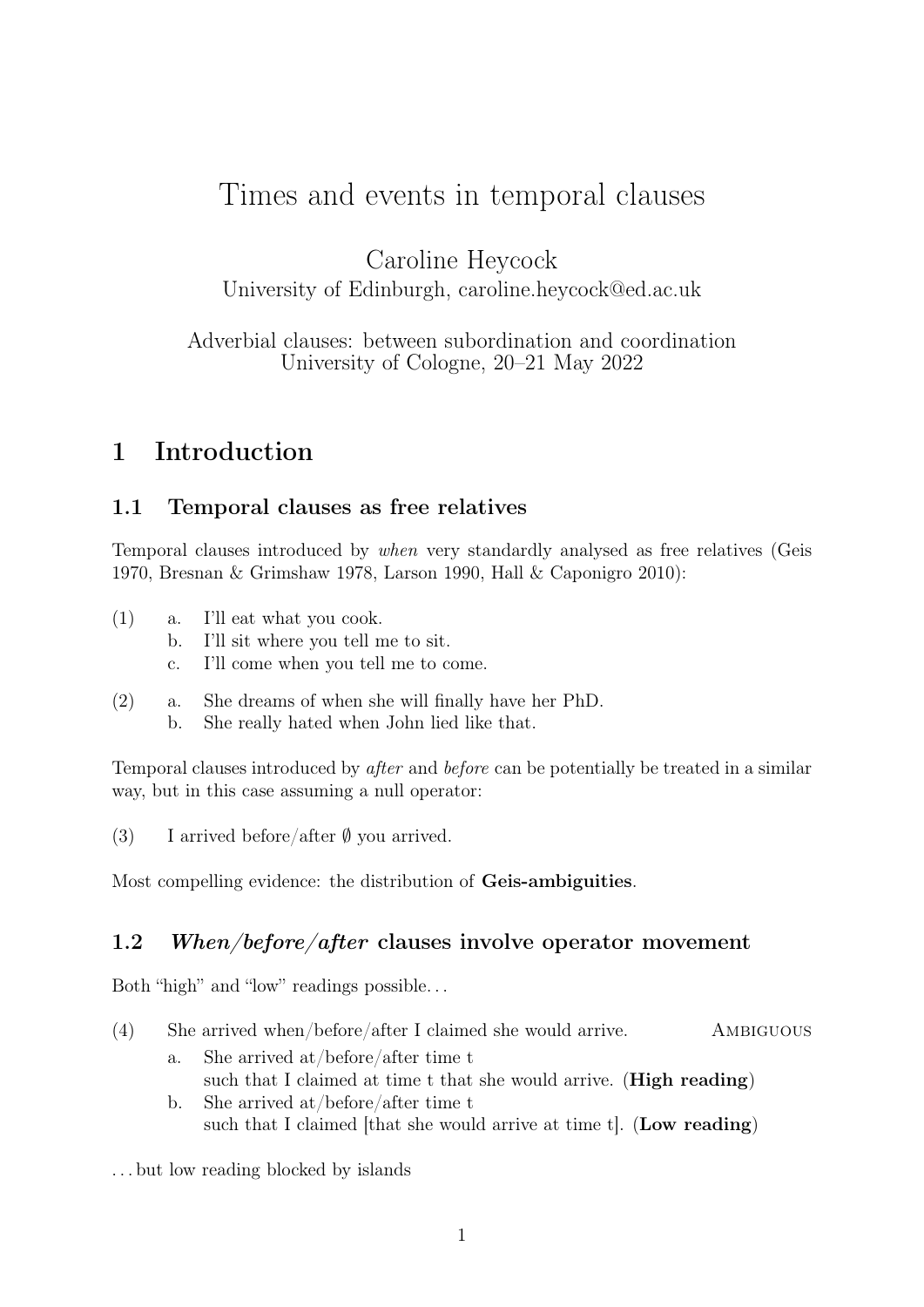- (5) She arrived when/before/after I made the claim that she would arrive. Unambiguous
	- a. She arrived at/before/after time t such that I made the claim at time t that she would arrive. (**High reading**)
	- b. Unavailable low reading: She arrived at/before/after time t such that I made the claim [that she would arrive at time t]

### 1.3 The puzzle of the missing reading with  $before/after/when$

#### Clause-initial temporals have only high readings . . .

Observation 1: When temporal clauses are in clause-initial position, low readings become inaccessible—or at the very least, extremely hard to access (Sabine Iatridou, Amy Goodwin Davies, personal communication):

- (6) When I said she would arrive, she arrived.
	- a. She arrived at time t such that I said at time t that she would arrive.
	- b. Unavailable/hard to access low reading: She arrived at time t such that I said [she would arrive at time t]

Compare the sentence-final version:

(7) She arrived when I said she would arrive.

If the high reading is ruled out (e.g. by a temporal clash between the highest clause in the adjunct and the main clause), the result is pretty unacceptable:

(8) ?\*When they said that she will arrive, she will arrive.

Again, compare the sentence-final version:

(9) She will arrive when they said that she will arrive.

The same holds for after and before:

- (10) After/before I said she would arrive, she arrived.
	- a. She arrived after/before time t such that I said at time t that she would arrive.
	- b. Unavailable/hard to access low reading: She arrived after/before time t such that I said [she would arrive at time t]

#### Compare:

(11) She arrived after/before I said she would arrive. Ambiguous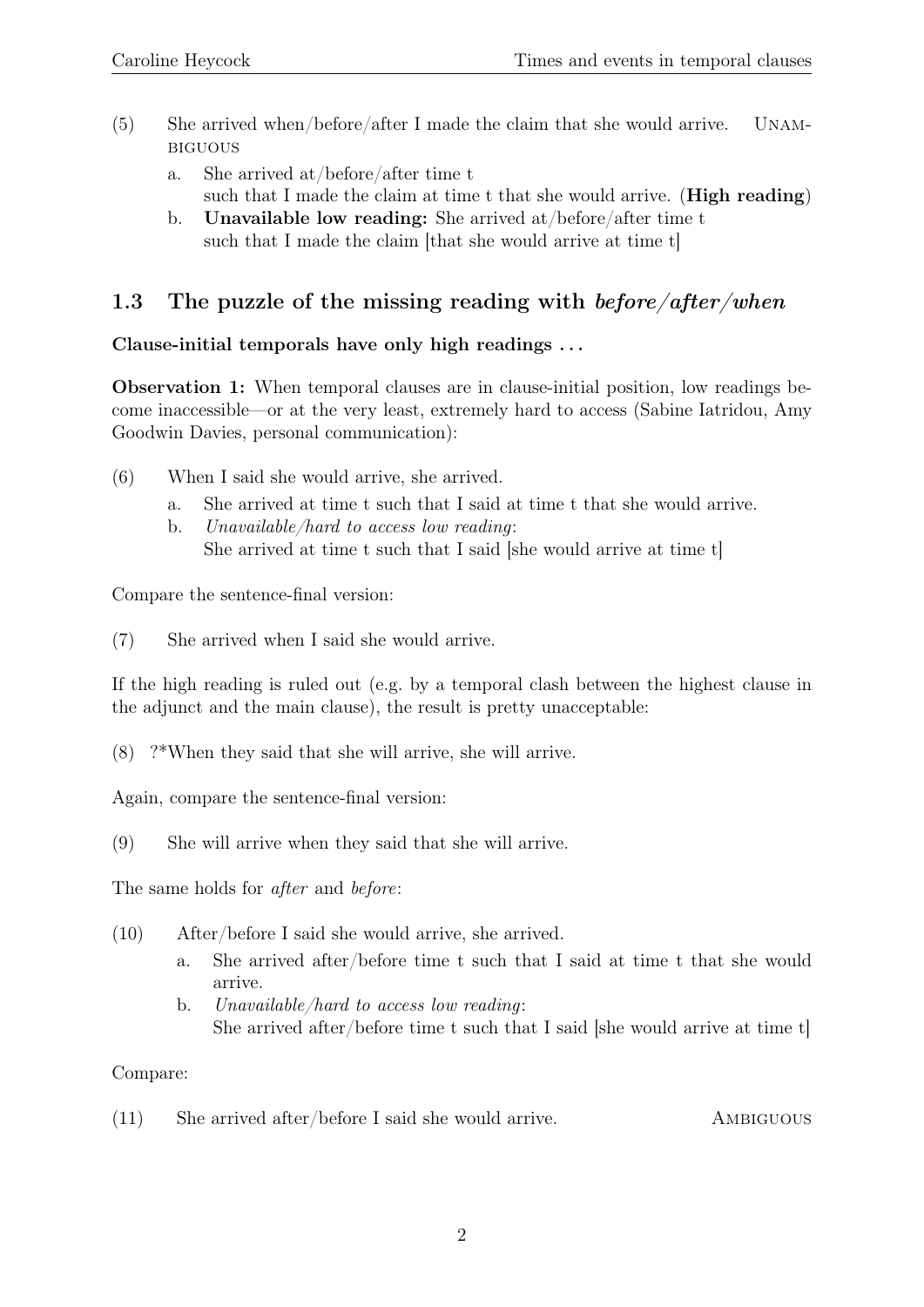#### ... but some kinds of modification restore the low readings

Observation 2: If a modifier/measure is added to the temporal clause, the low reading becomes possible again, even in initial position:

- (12) a. Exactly when I said she would arrive, she arrived.
	- b. A few minutes after I said she would arrive, she arrived.
	- c. One minute before I said she would arrive, she arrived.

What looks like a similar effect of modification obtains in Japanese mae 'before' clauses (Sharvit 2014, Oda & Tatsumi 2017).

## 2 Ambiguity of temporal clauses

### 2.1 Hall & Caponigro: Relatives of Events or intervals

Hall & Caponigro (2010): when-clauses are always free relatives, but the relative may involve abstracting either over a time-interval variable, or over an event variable, due to an ambiguity of when:

(13)

 $(26)$ 



The main evidence for this ambiguity: the parallel between *when*-clauses and cases where the noun time is modified by a relative:

(14) This year, the tulips bloomed  $*(at)$  the time we all expected. (time interval)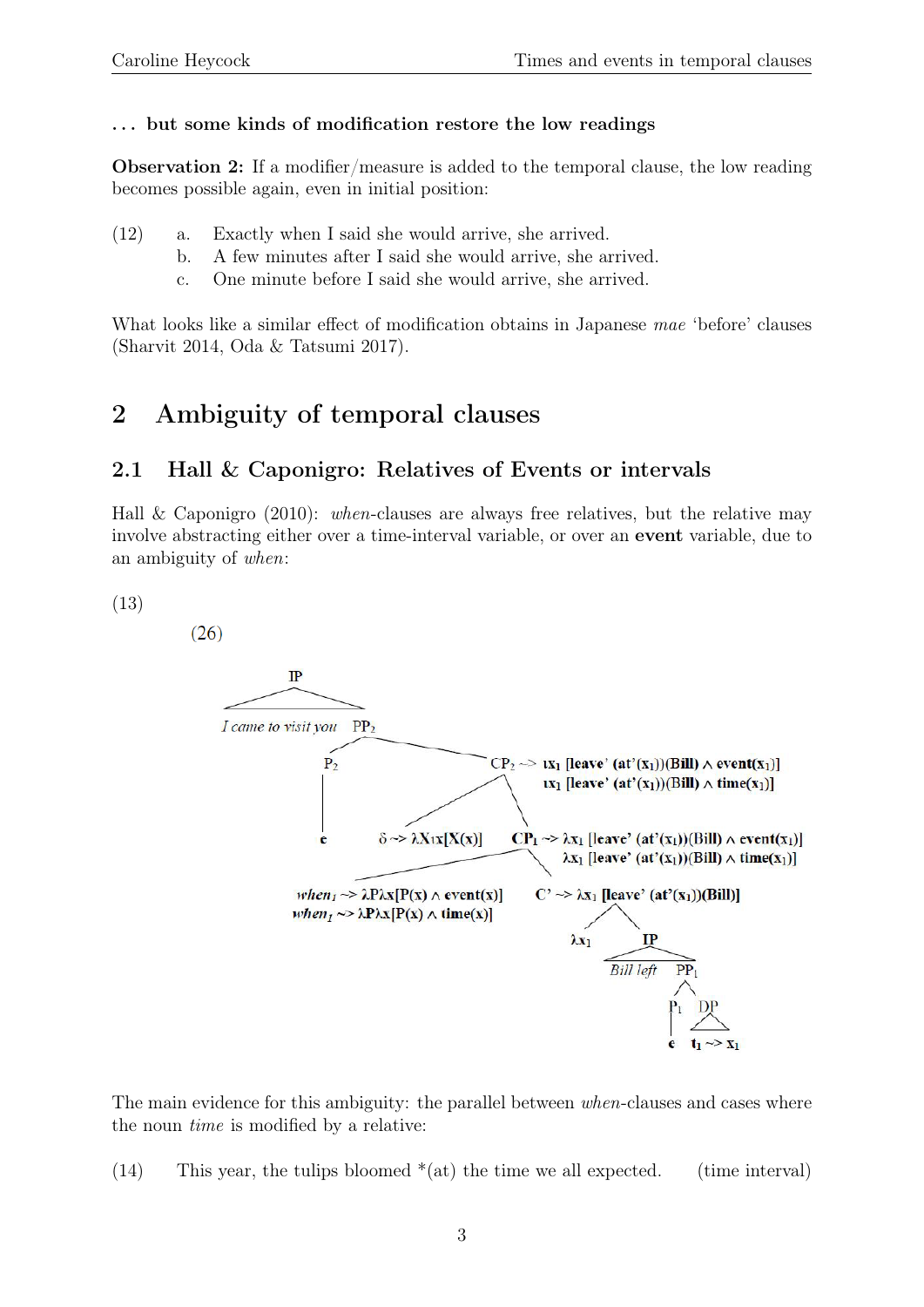$(15)$  I lost my keys in the water  $(*at)$  the time I went swimming in the bay. (event)

Here there is in fact no ambiguity because if and only if time has the event reading it appears as a "bare NP adverb" of the kind discussed in Larson 1985.

Hall & Caponigro (2010): Both the event and the time-interval readings can be paraphrased by when clauses:

(16) a. This year, the tulips bloomed when we all expected (time interval) b. I lost my keys in the water when I went swimming in the bay. (event)

Similarly, they state that (17a) (their (68a)) is ambiguous between the two meanings that correspond to (17b) and (17c):

| (17) | a. I came to visit you when Bill left.        |                 |
|------|-----------------------------------------------|-----------------|
|      | b. I came to visit you at the time Bill left. | (time interval) |

c. I came to visit you the time Bill left. (event)

For Hall & Caponigro, little hinges on this ambiguity; their assumption is clearly that the syntax at least is the same for the two readings, the only difference lying in the lexical ambiguity of when, as illustrated in the decorated tree in (13).

But . . .

### 2.2 Event relatives allow only local readings

Rothstein (1995): bare *time*-headed temporals ought to have low readings, but they don't.

That is, she says, you'd think that  $(18a)$  would have the structure in  $(18b)$  (her  $64a,b$ )—

(18) a. every time (that) John fixed the car b.  $[N_P \text{ every } [N]$  time  $[CP \text{ Op}_i \text{ (that)}]$   $[IP \text{ John } [VP \text{ fixed the car } t_i]]$ 

—but this cannot be the right structure, precisely because of the absence of Geis ambiguities; low readings are systematically absent.

However, there is no evidence for the formation of wh-chains headed by a relative clause operator and ending in a trace in adjunct position of an embedded clause. Every must always be construed with the highest clause, even where normal restrictions on movement allow movement of adjuncts from embedded clauses. (Rothstein 1995: p. 20)

She cites the examples in  $(19)$ – $(20)$  (her  $(66)$ – $(67)$ ) as unambiguously quantifying over the events introduced by the matrix verb  $(tell, think)$ :

- (19) a. Every time John tells me that he fixed the car . . .
	- b. Every time I think John's fixed the car . . .
	- c. Every time I am told John fixes the car . . .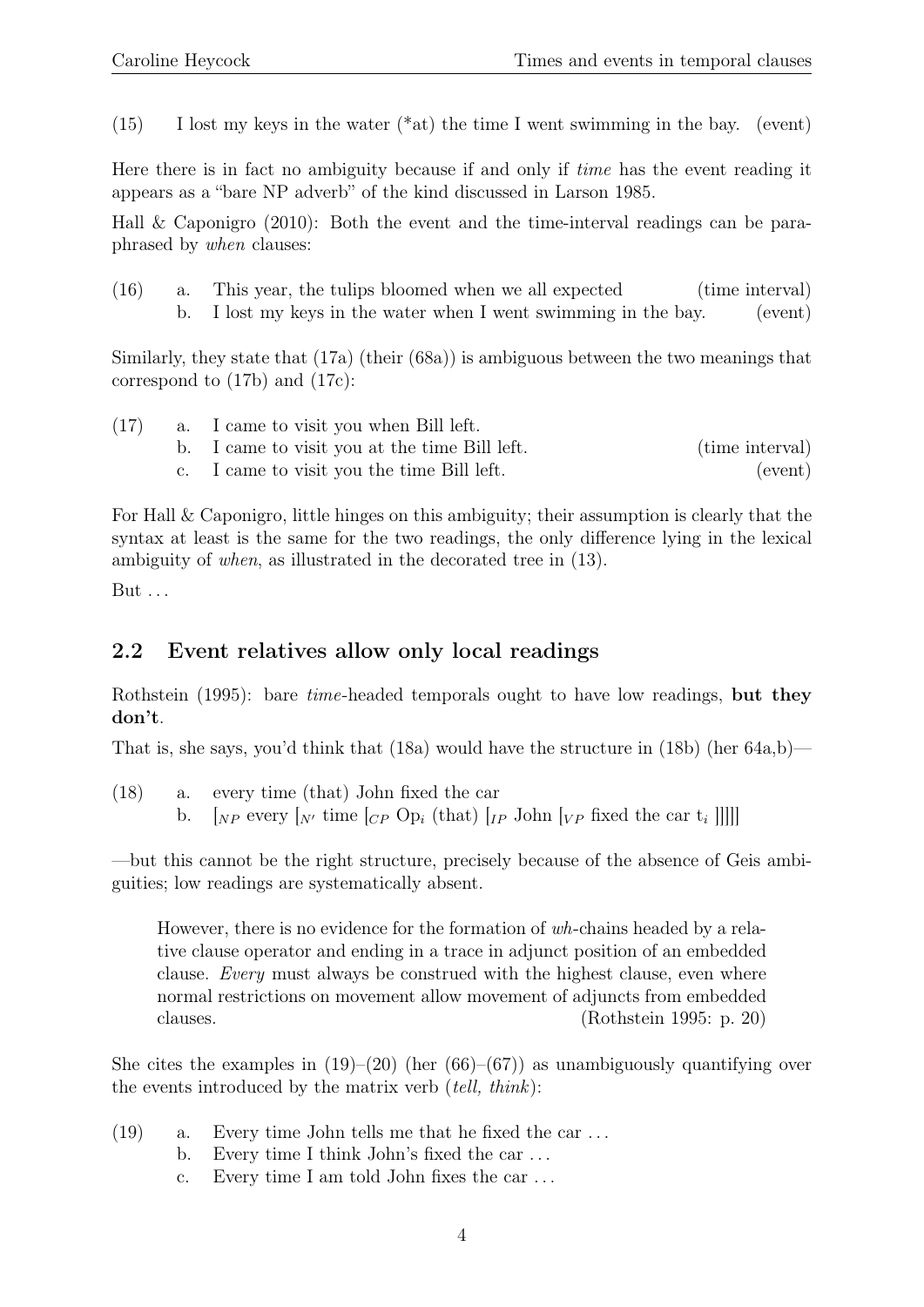Of course, if those temporals are considered in initial position, the lack of a low reading is not an independent finding. Rothstein does not put the clauses in (19) in a wider context, but she does one non-initial example, which does lack a low reading:

(20) They announced it every time they decided to move house.

Here are some more examples. As far as I can see, they all lack a true low reading:

- (21) a. Mary paid the bill every time  $\{$  Jo told me/ $\#$ Jo tells me} that they got the car fixed.
	- b. There was a terrible mess every time  $\{I \text{ thought}/\#I \text{ think}\}\$  Jo fixed the car.
	- c. Mary pays the bill every time I am told Jo fixes the car.

#### 2.3 Back to when-clauses?

Hypothesis: when-clauses are ambiguous, as proposed by Hall & Caponigro (2010), and only time-interval when-clauses, as opposed to event when-clauses, allow low readings.<sup>1</sup>

Hard to prove the existence of this ambiguity in English because it's hard to come up with cases that aren't at least potentially ambiguous.

(22)  $#I$  lost my keys in the water [when I told you [I went swimming in the bay]].

### 2.4 Why is there no "low" reading for the event case?

Rothstein (1995): eventive *time*-headed relatives don't involve A' movement. Rather, the predicate that is required to combine with bare NP time comes about in a different way.

- Assuming the existence of a neo-Davidsonian event argument, this event argument usually remains open until bound by default existential quantification, which she proposes takes place just above IP (the existential quantifier being introduced in an empty C position).
- But, if no existential quantification takes place, the event argument remains unbound, and the IP will itself denote a set of events which can then be combined directly with *time* under its interpretation as a sortal predicate of events.
- Since in this case the predicate is not created by movement, and since presumably any event argument in a lower clause would be captured by existential quantification at the level of that clause, the lack of any low reading is predicted for these eventive time-adverbials.

<sup>&</sup>lt;sup>1</sup>Note that Ürögdi (2009) proposes this distinction between two types of temporal clauses in Hungarian, on the basis of earlier work by Lipták (2005), with event relatives not involving the long-distance A'-movement that takes place in the temporal relatives. For English she suggests that temporal whileclauses should be analysed as event-relatives in order to capture their lack of Geis-ambiguities.

Note also proposals for distinct types of temporal clauses—some with, others without, operator movement—within Cantonese and Mandarin Chinese (Yip 2021, Yip & Chen 2022).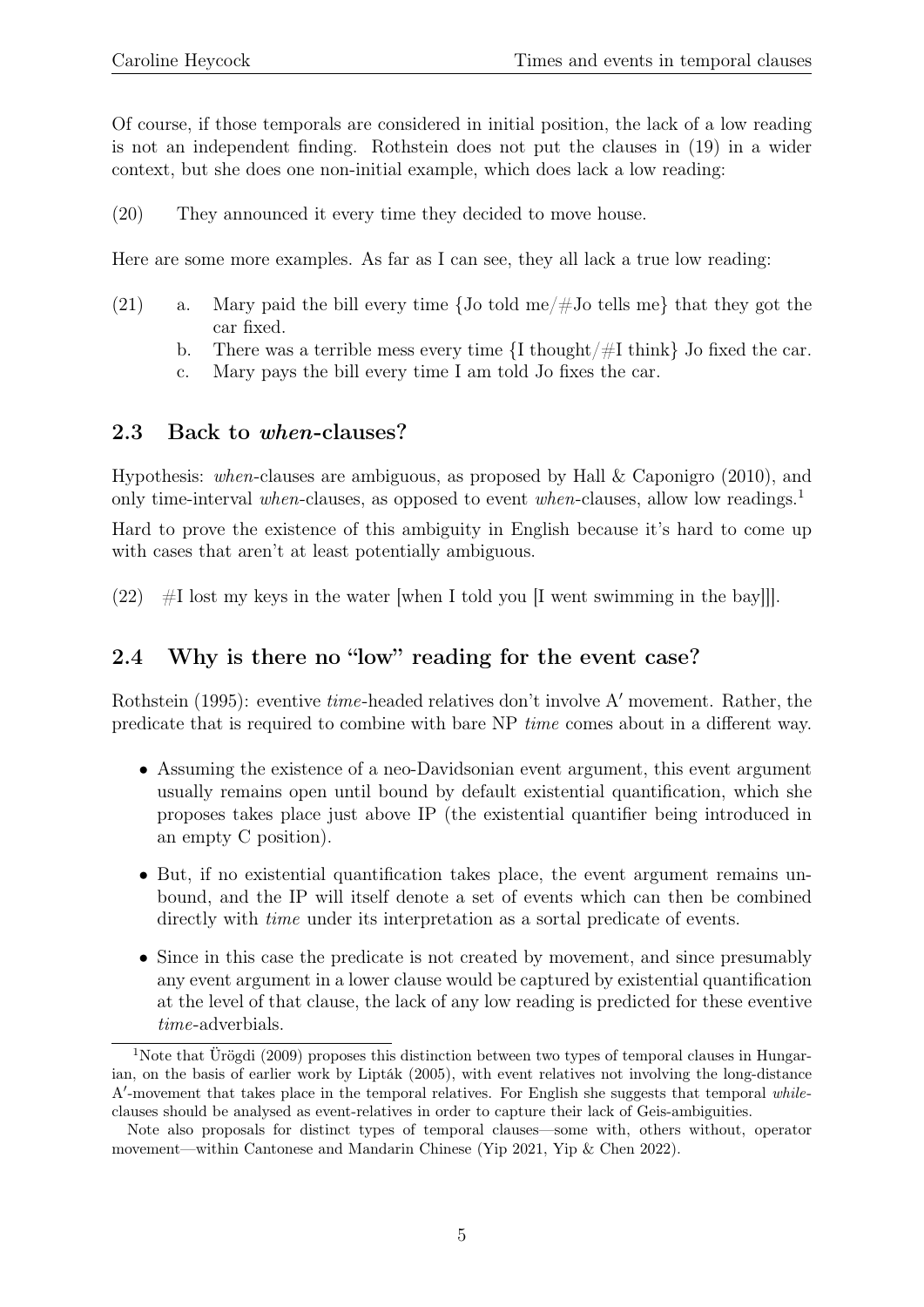The same analysis can be extended to free relatives introduced by when, or the null-headed free relatives that are the complements to before/after on a fairly minimal adaptation of an account like that of Hall & Caponigro (2010).

Nevertheless, like temporal while-clauses (which also lack a low reading), clause-initial when-clauses cannot host topicalization:

- (23) a. I read War and Peace when she read Anna Karenina.
	- b. \*I read War and Peace when Anna Karenina, she read.
		- c. \*When Anna Karenina, she read, I read War and Peace.

They can in at least some cases host the epistemic adverb probably. Ürögdi (2009) takes this to be incompatabile with crossing A' movement, citing Haegeman (2007), but *probably* seems to be able to occur in other relatives (including temporal clauses in final position).

- (24) a. When you were probably still drinking, I was already at home.
	- b. I was already at home when you were probably still drinking.
	- c. I was competing with someone who you had probably already lost to.

## 3 Where we have got to

## 3.1 Reframing our original observations

We started out with two observations about clause-initial temporal adverbials in English:

- Observation 1: When temporal clauses are in clause-initial position, low readings become inaccessible—or at the very least, extremely hard to access (Sabine Iatridou, Amy Goodwin Davies, personal communication)
- Observation 2: If a measure phrase(?) of some kind is added to the temporal clause, the low reading becomes possible again, even in initial position

Now we can reframe these observations:

- Observation 1 (revised): When temporal clauses are in clause-initial position, there is a very strong preference for reading them as descriptions of events, rather than of time-intervals
- Observation 2 (revised): Measure-phrases are compatible with definite descriptions of time-intervals, but not of events.

Does that get us any further? Possibly...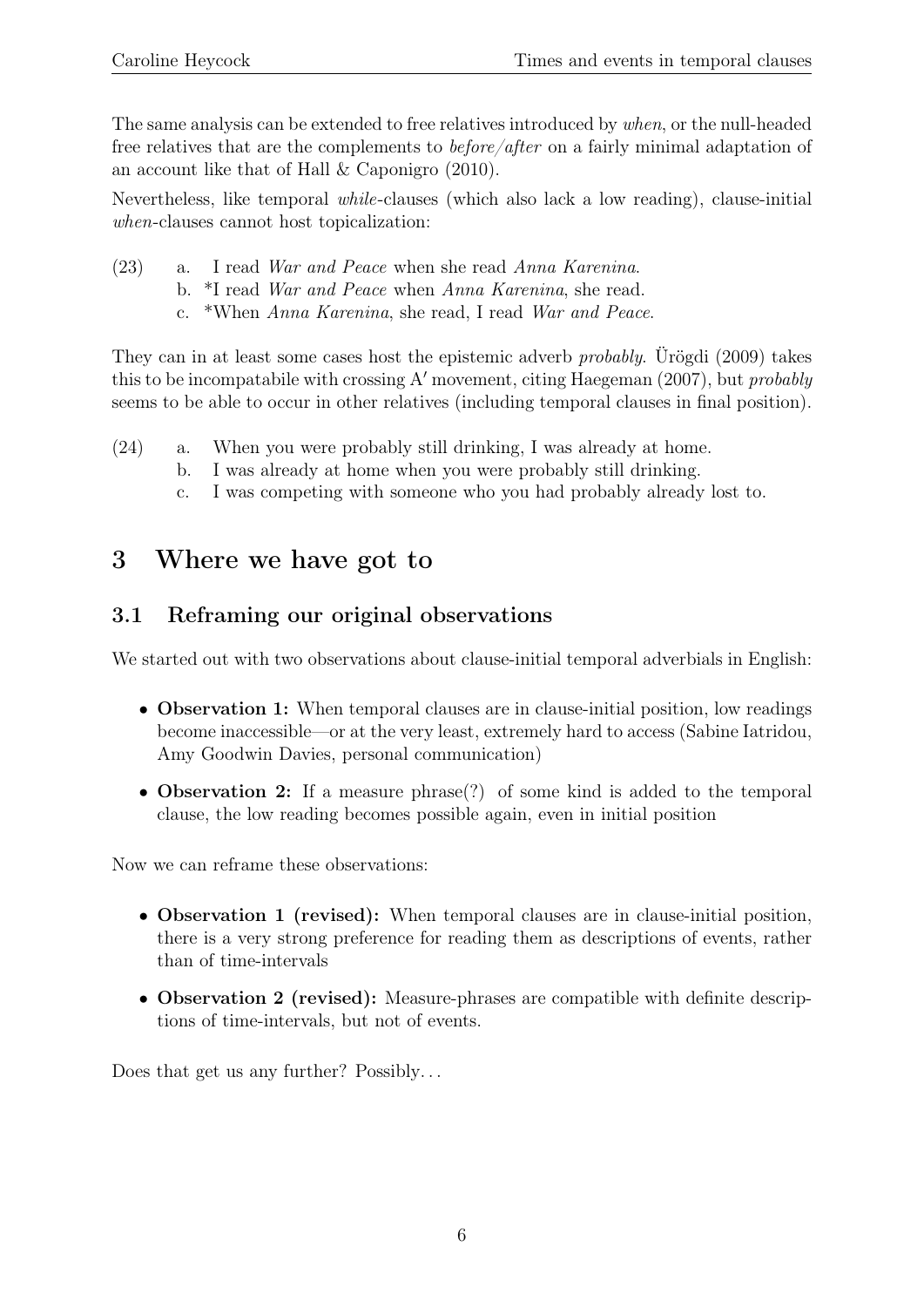## 3.2 Structural/order effects on temporal adverbs

It's well-known that the interpretation of then depends in part on its structural position.

Glasbey (1992) points out that clause-final then can get a simultaneous-time interpretation when there are two successive eventive clauses in the simple past, and she interprets this as involving anaphoric reference to a previously mentioned time-interval:

- (25) a. Daniel climbed Ben Nevis in July
	- b. Gareth climbed Snowdon then. =he climbed Snowdon in July

Note that the explicit previous mention is necessary:<sup>2</sup>

(26) a. Daniel climbed Ben Nevis. b. #Gareth climbed Snowdon then.

Clause-initial then can't get a simultaneous-time intepretation, it can only get an "update" interpretation:

- (27) a. Daniel climbed Ben Nevis in July.
	- b. Then Gareth climbed Snowdon.
		- = he climbed Snowdon after Daniel climbed Ben Nevis
		- $\neq$  he climbed Snowdon in July

Her interpretation involves then in initial position translating as a relation between two eventualities, such that the second is not part of the first, and temporally follows it.

This seems to support the idea that there is a strong dispreference for a purely timeinterval reading for a clause-initial temporal expression if there is an event-relating reading available.

Strikingly, if we modify then, we now can get the simultaneous-time interpretation even in initial position, exactly as happened also for our temporal clauses:<sup>3</sup>

- (28) a. Daniel climbed Ben Nevis in July.
	- b. Exactly/roughly then, Gareth climbed Snowdon.

I suggest this is the same fact as the contrast we saw earlier, when low readings in clause-initial time-adverbial clauses are generally extremely hard to access but are greatly facilitated by measure-phrase modification:

- (29) After/before I said she would arrive, she arrived. unambiguous
	- a. She arrived after/before time t such that I said at time t that she would arrive.

<sup>&</sup>lt;sup>2</sup>This is not true if the second sentence is in the progressive: see Glasbey (1992) for discussion and analysis.

<sup>3</sup>There is also an intonational break, which may support the idea below that examples like (28b) involves topicalization of the temporal from a VP-internal position. It is striking though that even with such an intonational break it is at best very hard to get this reading for unmodified clause-initial then.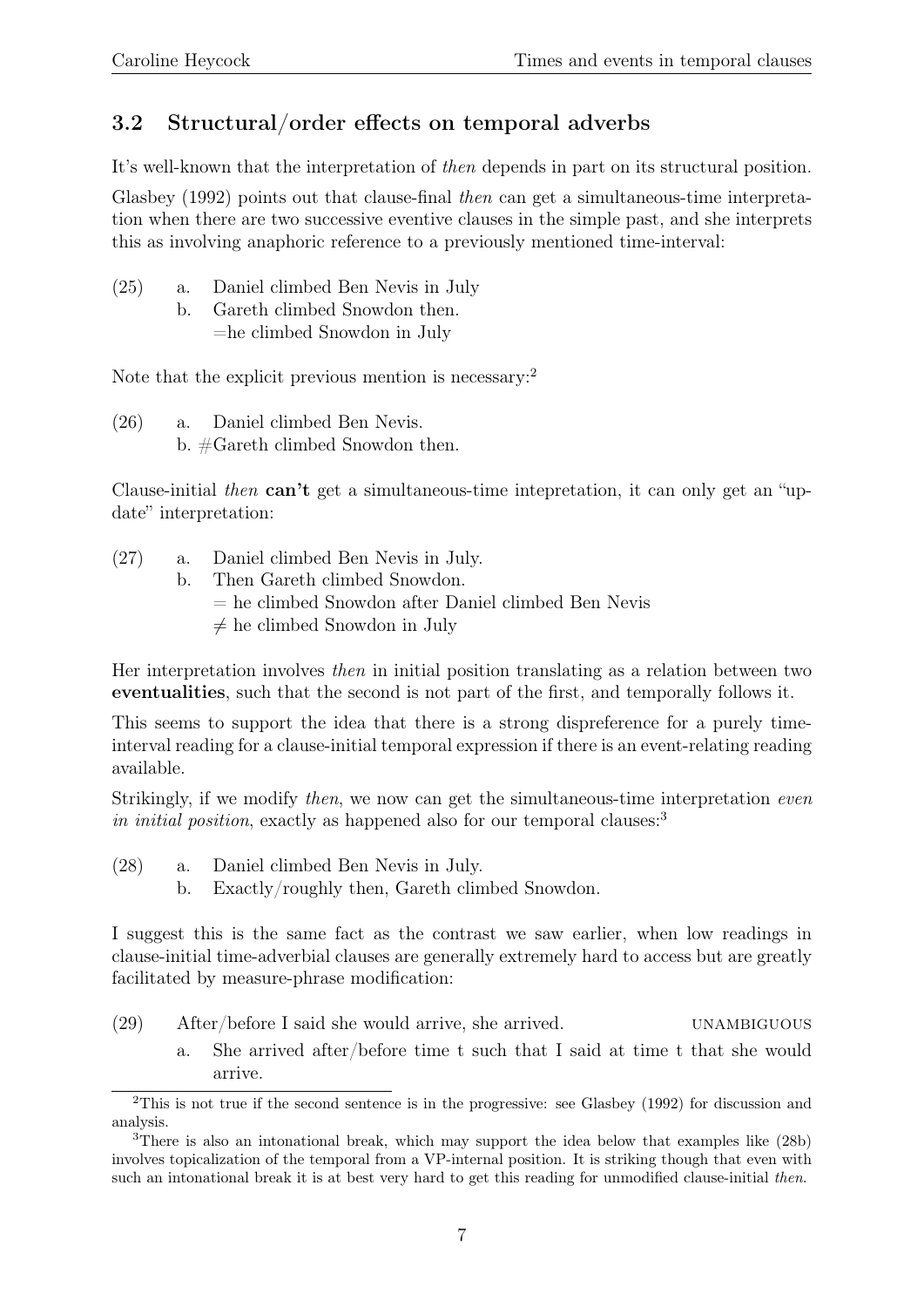- b. Unavailable/hard to access low reading: She arrived after/before time t st I said [she would arrive at time t]
- (30) All ambiguous:
	- a. Exactly when I said she would arrive, she arrived.
	- b. A few minutes after I said she would arrive, she arrived.
	- c. One minute before I said she would arrive, she arrived.

## 4 Conclusion

Summary:

- English temporal clauses introduced by  $when/before/after$  are ambiguous between being free relatives denoting EVENTS and free relatives denoting TIME-INTERVALS
- The same ambiguity shows up in some headed relatives (at least with *time* and also moment); the event reading for these cases correlates with bare-NP adverb syntax
- The event reading only allows local interpretion (i.e. no Geis-ambiguities); a possible explanation for this is that event-relatives are formed by binding an open event argument, not by operator movement. Nevertheless, internal topicalization is blocked.
- The event reading is incompatible with modification by exactly, roughly, or, in the case of before/after, also measure phrases like two minutes, three hours
- When the temporal clause is in initial position, the event reading is heavily preferred over the time-interval reading
- This sensitivity of temporal clauses to their position, and to the presence of modification, is shared by the non-clausal temporal form then

Further research:

- What is the *explanation* for the effect of attachment site?
- How can we formalise the effect of modification? Is the right way to think of this rather that the modification facilitates topicalization of adverbials from the VPinternal position?
- Is Rothstein's proposal about the role of the event argument the best way to think of how the event-relative reading is derived?